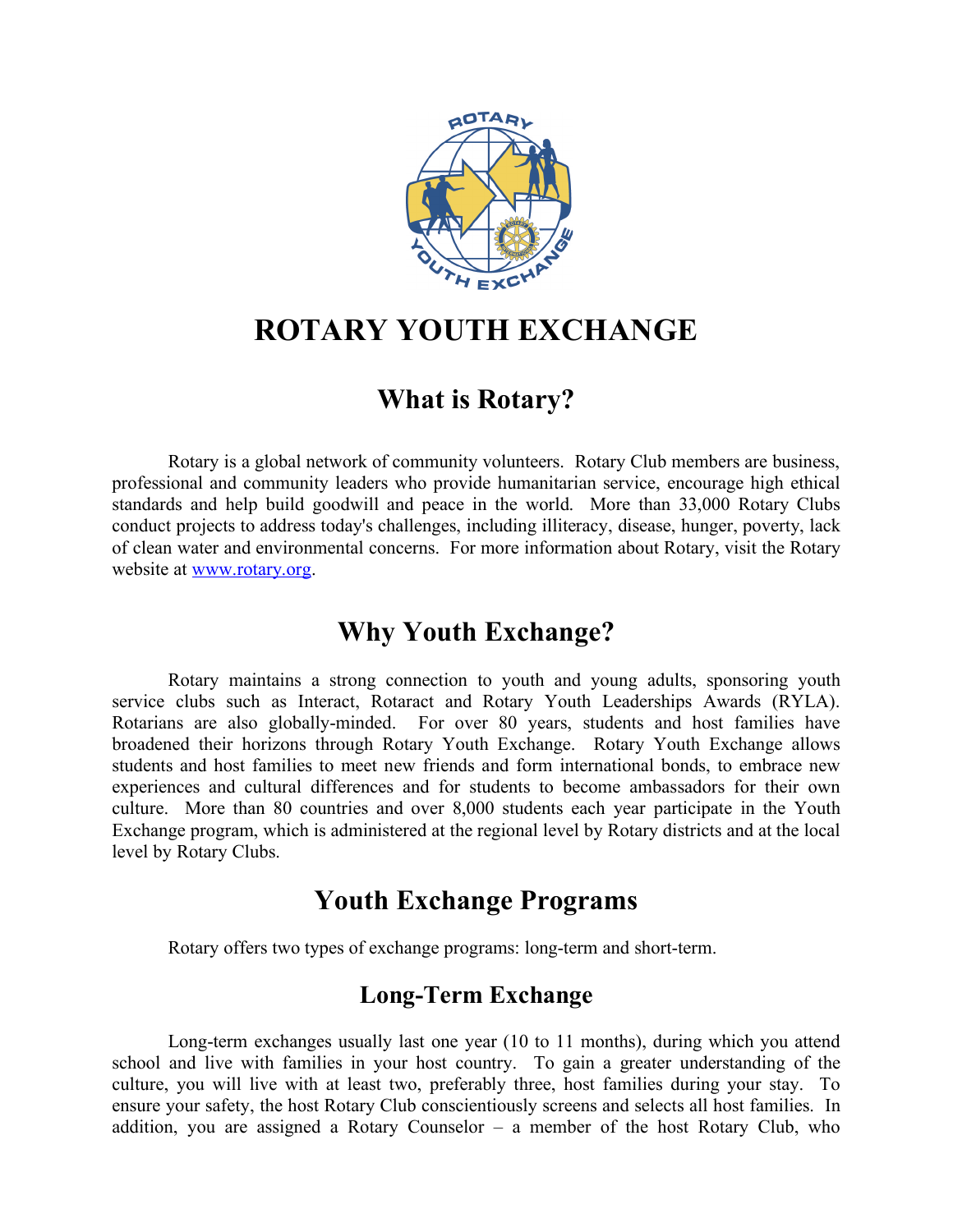maintains contact with you during your exchange, acts as a liaison between you, the host family, the school and the Rotary Club, and assists with problems that may arise during your exchange

#### **Short-Term Exchanges, Tours and Camps**

Short-term exchanges, tours and camps vary in length from several days to several weeks. Although you generally would not attend school in the host country, you may be able to tailor the exchange to match your interests or to include tours of specific places or regions. The most common types of short-term exchanges are family-to-family, tours and international youth camps.

Short-Term Exchange (Family-to-Family): The family-to-family short-term exchange entails a three to five week visit to another country where you would stay with a family with a student of similar age to your own. After your visit, you would return home with that student, who would then stay three to five weeks with your family. The exchanges typically take place during the summer.

Tours and Camps: Rotary offers a variety of tours and camps to foreign countires. See the separate page for that.

#### **Eligibility**

Rotary Youth Exchange programs are open to students ages 15 to 18. To qualify, applicants should be above-average students who are mature, possess leadership capabilities, can be independent and are sufficiently disciplined to adhere to program rules. Candidates should also possess qualities such as flexibility and a willingness to try new things that will enable them to fully experience life in another county and become excellent cultural ambassadors.

#### **Program Costs**

The program is completely administered by Rotary Club members, keeping program expenses low. Typically, students and their parents are expected to cover the following expenses:

- $\triangle$  Round-trip airfare
- $\triangle$  Travel insurance that includes medical, accident and illness coverage and meets the requirements of the host and sponsor clubs and districts (the **annual single premium** for a long-term exchange is approximately \$900-\$1,000 USD)
- $\triangle$  All travel documents, such as passports and visas
- $\triangle$  Clothing (including a required blue blazer, identifying the student as a Youth Exchange student) and other necessary personal expense
- $\triangle$  Spending money, ancillary travel and tours
- $\triangle$  Traditionally, students will take along a supply of business cards to provide to people that they meet during their exchange and lapel pins as a lasting memory to trade with other exchange students – these are now provided by our Rotary District
- $\triangle$  A fee payable to Rotary District 6060 in the amount of \$250 to cover program administrative costs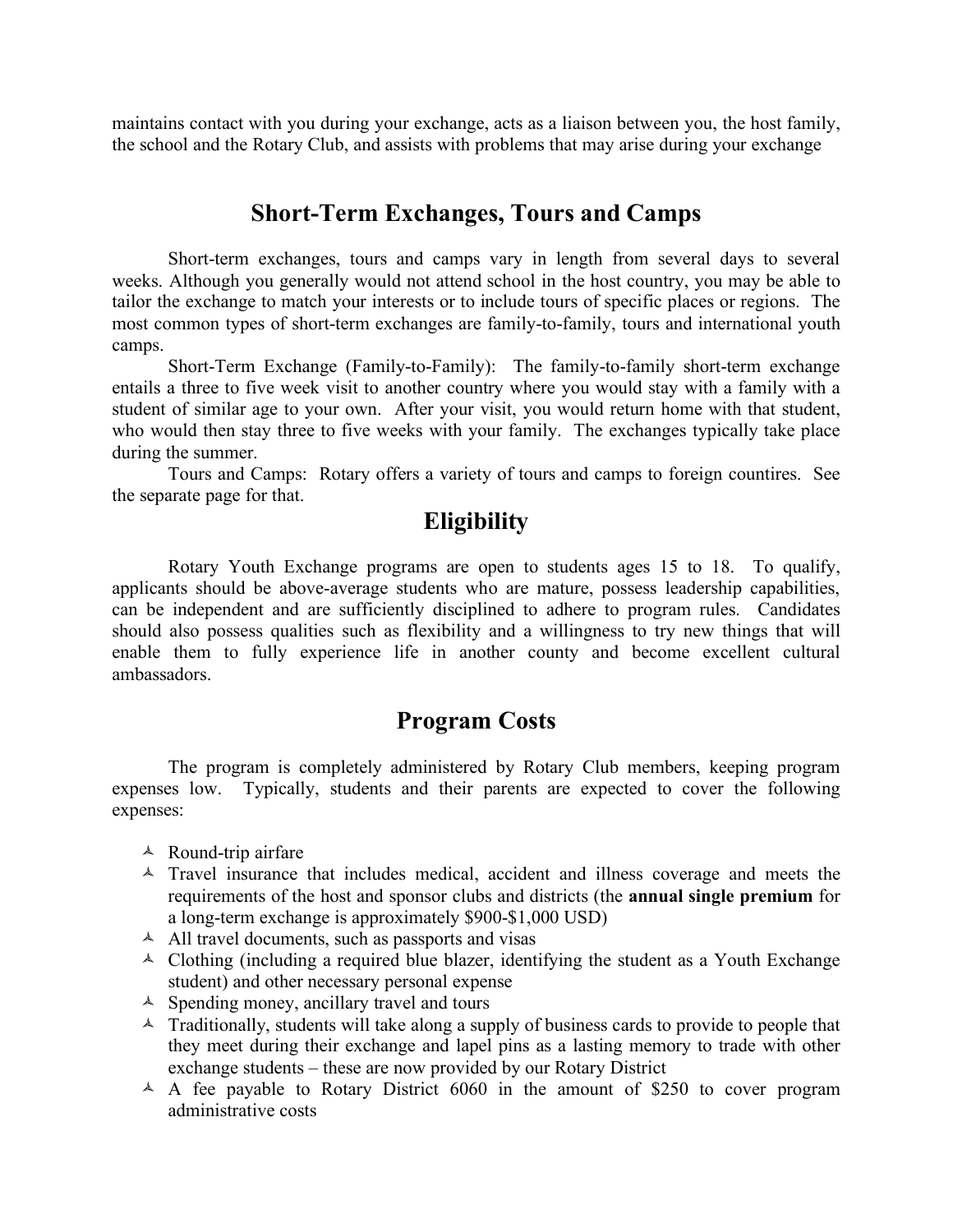In addition, long-term exchange students

- $\triangle$  Are required to maintain an emergency reserve fund of approximately \$400 USD for unexpected expenses that may arise during the year
- $\triangle$  May be required to attend foreign language camps or other cultural orientation sessions at a cost of approximately \$400 - \$500 USD.

Sharing in the other program costs are our generous host families - who provide free room and board, the host community - which provides free school tuition, and the host Rotary Club - which offers a monthly stipend of typically \$75 to \$100 USD.

#### **What are My Responsibilities?**

As a Youth exchange student, you agree to:

- $\triangle$  Act as an ambassador for your home culture
- $\triangle$  Abide by all Program Rules of your host Rotary Club and District
- $\triangle$  Accept the supervision of the host family, Rotary Club and Rotary District
- $\triangle$  Be inquisitive and be an active participant in your exchange

#### **Where will My Exchange Be?**

Exchanges can take place wherever there is Rotary, which is in more than 200 countries and geographical areas throughout the world. More specifically, our District only engages in exchanges with fully-accredited Districts. Our preferred exchange partners include:

| Austria<br>Argentina | Denmark<br>Finland | Japan<br><b>Russian Federation</b> |
|----------------------|--------------------|------------------------------------|
| Belgium              | France             | Spain                              |
| <b>Brazil</b>        | Germany            | Switzerland                        |
| Chile                | Italy              | Taiwan                             |

Other countries with whom we have conducted exchanges in recent years have included:

| _atv1a | Mexico | Thailand |
|--------|--------|----------|
|        | Norway | Turkey   |

And other countries may be possible.

We ask our students to name their **top five** countries of choice. The student must be willing to accept a placement in **any one** of those five countries and we will make every effort to place the student in one of the five. We do not guarantee a student their first choice, and, for reasons having to do with program balance, diversity and other factors, we may prefer to offer to the student one of his/her secondary choices. In certain circumstances, we may offer students additional choices to consider for their exchange. A student may also name countries of choice not on the above lists, but with the understanding that if we do not have a prior relationship with the Rotary District in that country, or if we have concerns with the exchange program in that country, or if there are security concerns, then that choice may not receive further consideration.